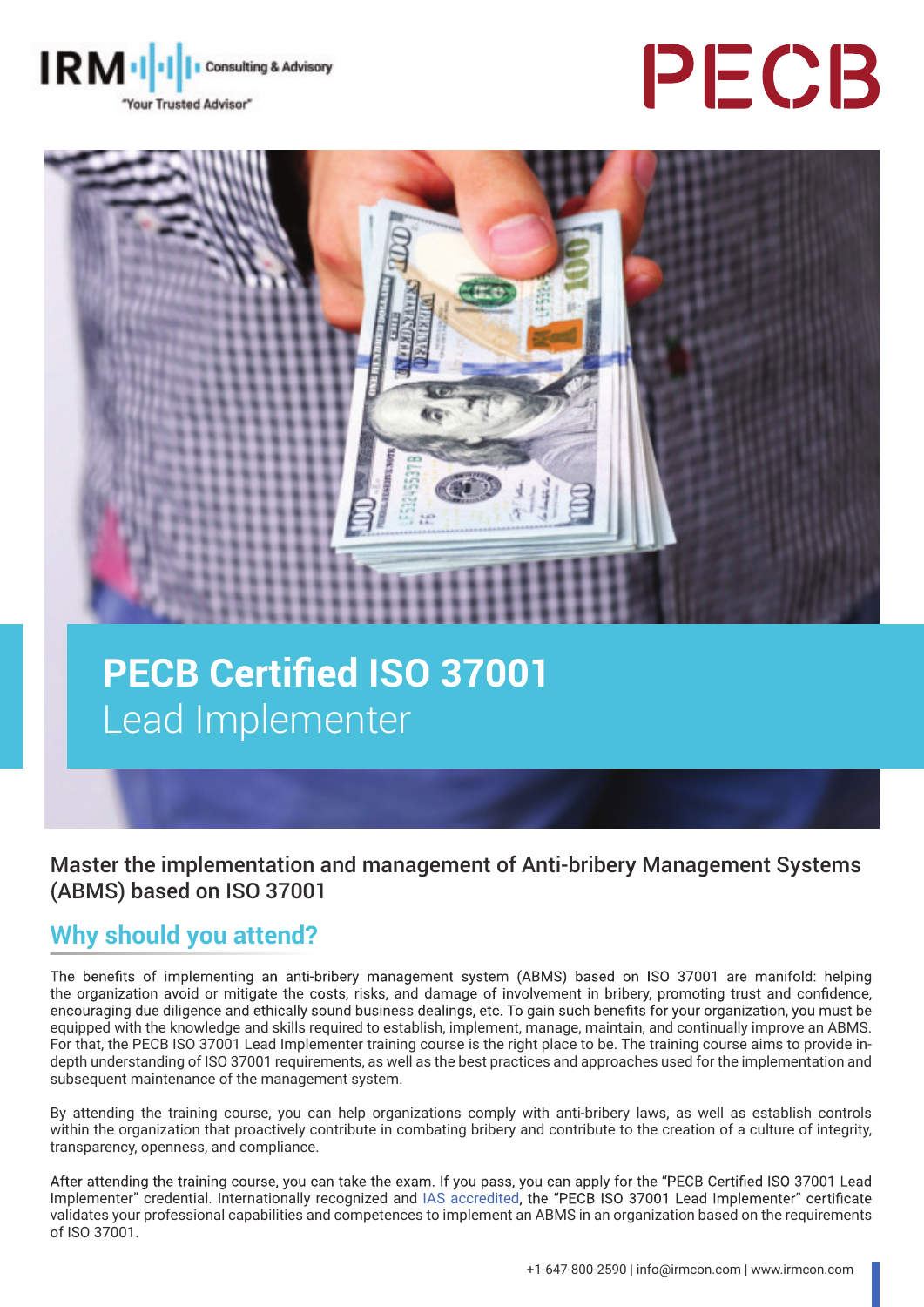

# **Who should attend?**

- > Managers and consultants wishing to develop a thorough understanding of ISO 37001 requirements for an anti-bribery management system
- $\blacktriangleright$  Managers and consultants seeking a comprehensive CMS implementation framework
- $\blacktriangleright$  Managers responsible for practicing due diligence with regard to bribery risks
- $\triangleright$  Individuals wishing to contribute in maintaining organizational integrity by supporting ethical behavior
- $\blacktriangleright$  Managers and members of governance, risk management, and compliance teams
- $\blacktriangleright$  Individuals aspiring to become anti-bribery consultants

# **Course agenda** Duration: 5 days

## **Day 1** Introduction to ISO 37001 and the initiation of an ABMS

- $\triangleright$  Training course objectives and structure
- $\triangleright$  Standards and regulatory frameworks
- $\blacktriangleright$  Anti-bribery management system

#### **Day 2** Implementation plan of an ABMS

- $\triangleright$  Analysis of the existing system
- $\blacktriangleright$  Leadership and commitment
- $\triangleright$  ABMS scope

#### **Day 3** Implementation of an ABMS

- $\triangleright$  Anti-bribery organizational structure
- $\blacktriangleright$  Documented information management
- $\blacktriangleright$  Awareness and training
- $\blacktriangleright$  Fundamental concepts and principles of anti-bribery management
- Initiation of the ABMS implementation
- The organization and its context
- $\triangleright$  Anti-bribery policy
- $\triangleright$  Bribery risk assessment
- Communication
- Operations management

 $\triangleright$  Closing of the training course

 $\blacktriangleright$  Monitoring, measurement, analysis, and evaluation

Preparation for the certification audit

## **Day 4** ABMS continual improvement and preparation for the certification audit

- $\triangleright$  Internal audit
- $\blacktriangleright$  Management review
- $\triangleright$  Treatment of nonconformities
- $\triangleright$  Continual improvement
- **Day 5** Certification exam

+1-647-800-2590 | info@irmcon.com | www.irmcon.com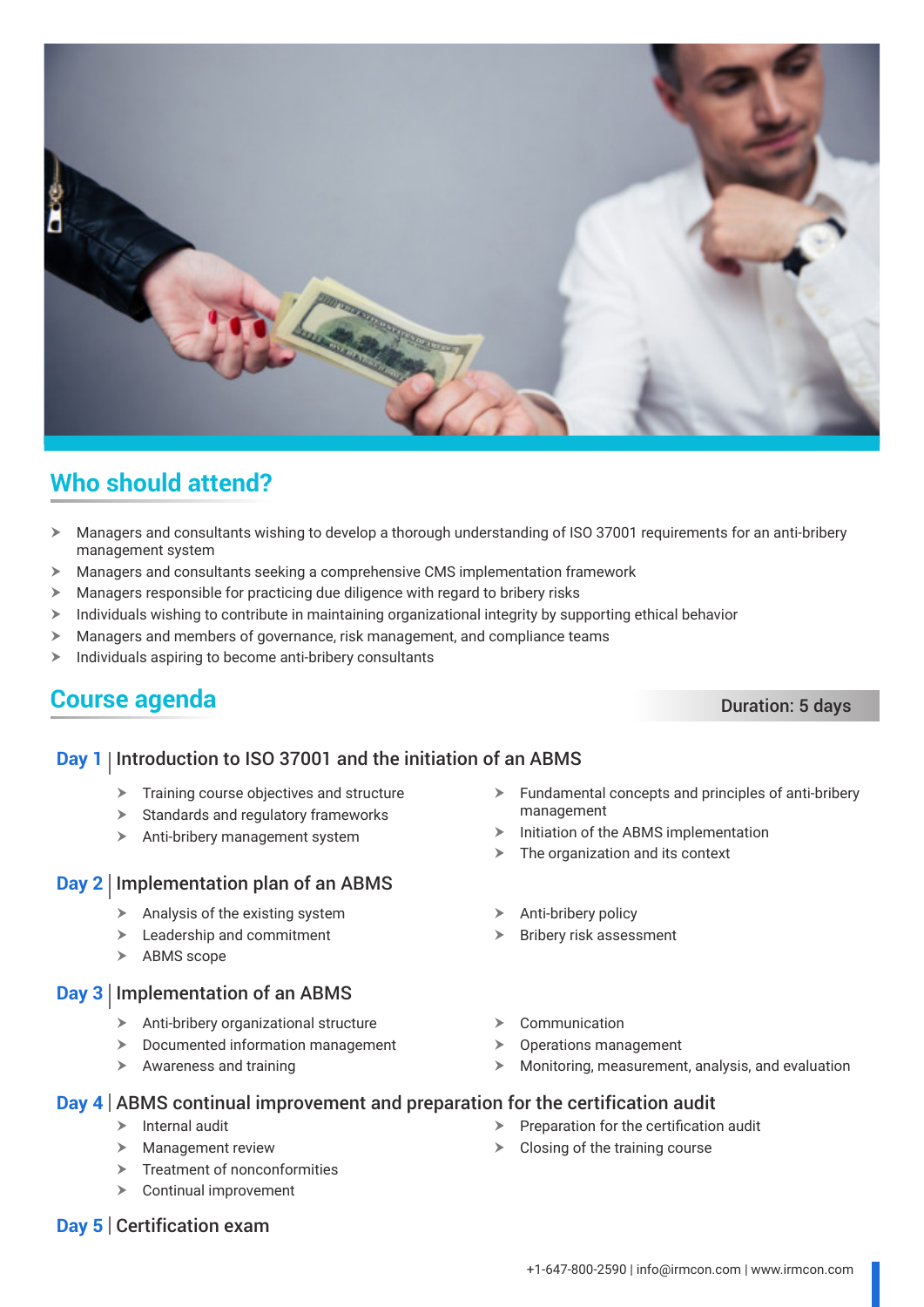

# **Learning objectives**

This training course will help you:

- $\triangleright$  Gain a comprehensive understanding of the concepts, approaches, methods, and techniques used for the implementation and effective management of an ABMS
- $\triangleright$  Acknowledge the correlation between ISO 37001 and other standards and regulatory frameworks
- $\triangleright$  Gain the ability to interpret the requirements of ISO 37001 in the specific context of an organization
- $\triangleright$  Develop the necessary knowledge and expertise to support an organization in effectively planning, implementing, managing, monitoring, and maintaining an ABMS
- $\triangleright$  Acquire the expertise to advise an organization in implementing ABMS best practices

# **Examination** Duration **Duration**: 3 hours

The PECB Certified ISO 37001 Lead Implementer exam fully meets the requirements of the PECB Examination and Certification Program (ECP). It covers the following competency domains:

| Domain 1   Fundamental principles and concepts of an anti-bribery management system |
|-------------------------------------------------------------------------------------|
| Domain 2   Anti-bribery management system (ABMS) requirements                       |
| Domain 3   Planning of an ABMS implementation based on ISO 37001                    |
| Domain 4   Implementation of an ABMS based on ISO 37001                             |
| Domain 5   Monitoring and measurement of an ABMS based on ISO 37001                 |
| Domain 6   Continual improvement of an ABMS based on ISO 37001                      |
| Domain 7   Preparation for an ABMS certification audit                              |

For specific information about exam type, languages available, and other details, please visit the [List of PECB Exams](https://pecb.com/help/index.php/list-of-pecb-exams/) and the [Examination Rules and Policies](https://pecb.com/en/examination-rules-and-policies).